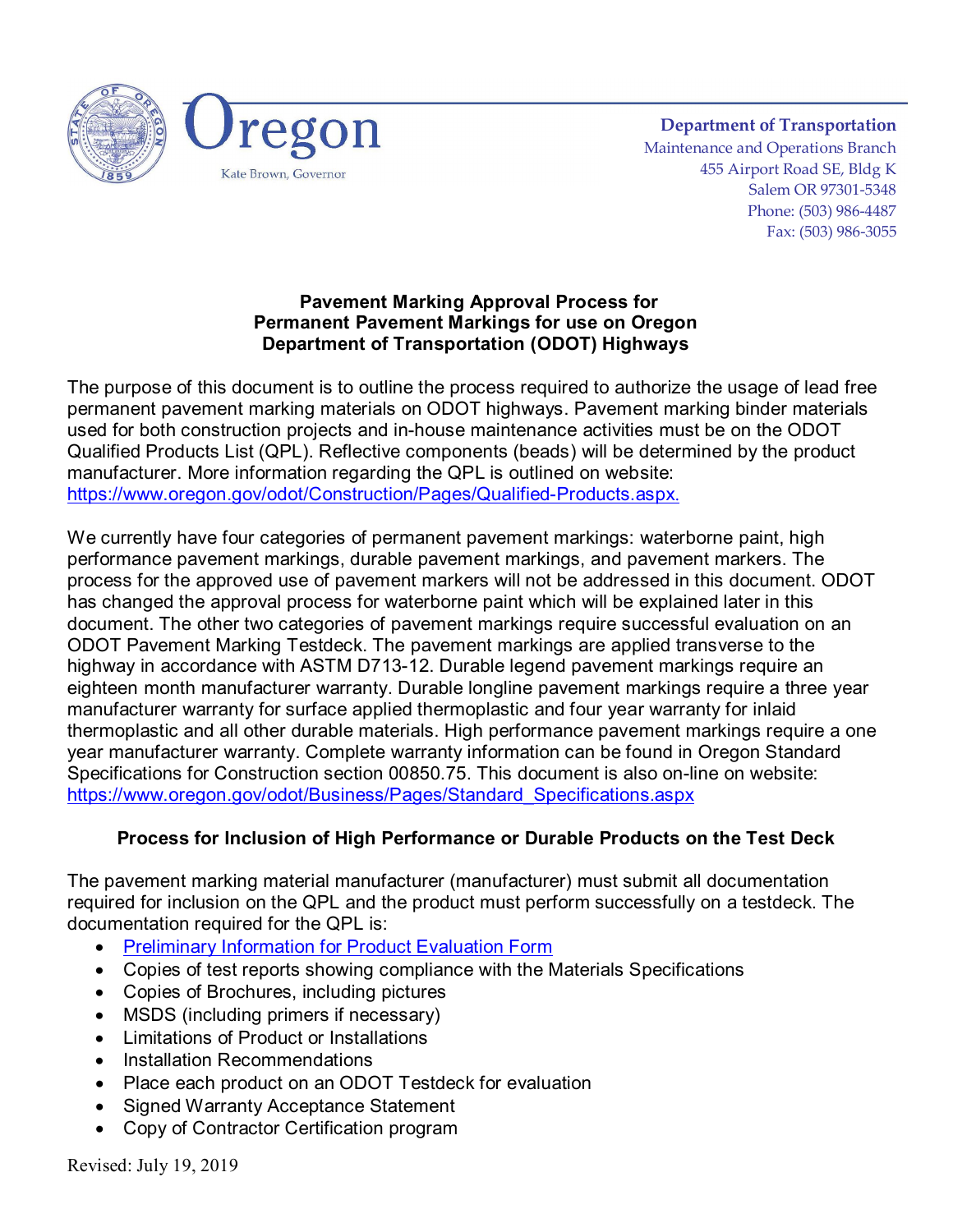- Submit two samples of each color, and shape, approximately 8" long
- The beads and markings will be evaluated as a matched component

The manufacturer must indicate on the, Preliminary Information for Product Evaluation form which application method or type they wish their product approved for. Depending on which method chosen additional testing may be required. This information can also be found on website: [https://www.oregon.gov/odot/Construction/Pages/Qualified-Products.aspx.](https://www.oregon.gov/odot/Construction/Pages/Qualified-Products.aspx)

### **Specification and Application Criteria**

ODOT will announce future pavement marking testdecks and notify manufacturers so they will have the opportunity to participate with their products. The following specifications, test methods, and standards in effect on the opening date of the testdeck announcement form a part of the specification where referenced:

AASHTO M247; ASTM D93; ASTM D713; ASTM D913; ASTM D1210; ASTM D1729; ASTM D2621; ASTM D2697; ASTM D2805; ASTM D3335; ASTM D3718; ASTM D3960; ASTM E2177; ASTM E70; EPA 3052; EPA 6010C; EPA 6020; and FTMS 4053

There may be other test methods and specifications specifically described in this document. The manufacturer will submit test results from an independent laboratory indicating the materials comply with the listed specifications. *(ODOT at their discretion has limited the number of samples of similar products from one manufacturer to three formulas for each color.)*

#### **Independent laboratory test requirements**

Provide independent laboratory tests for high performance and durable pavement markings as follows:

| <b>Volatile Organic Compound</b><br>(VOC) | less than<br>1.2518 lbs per gallon | ASTM D3960        |
|-------------------------------------------|------------------------------------|-------------------|
| Chromium                                  | No Spec                            | <b>ASTM D3718</b> |
| <b>Total Lead</b>                         | No Spec                            | EPA 6020          |

Color. The color of the yellow samples will be compared to the PR-1 chart. They shall meet 33538 Federal Yellow.

The beads used shall conform to the following heavy metal requirements,

| Arsenic  | less than 200 ppm<br>(parts per million) | EPA 3052 |
|----------|------------------------------------------|----------|
| Antimony | less than 200 ppm                        | EPA 3052 |
| Lead     | less than 200 ppm                        | EPA 3052 |

Materials for the wet weather recovery category shall conform to the following requirements,

Revised: July 19, 2019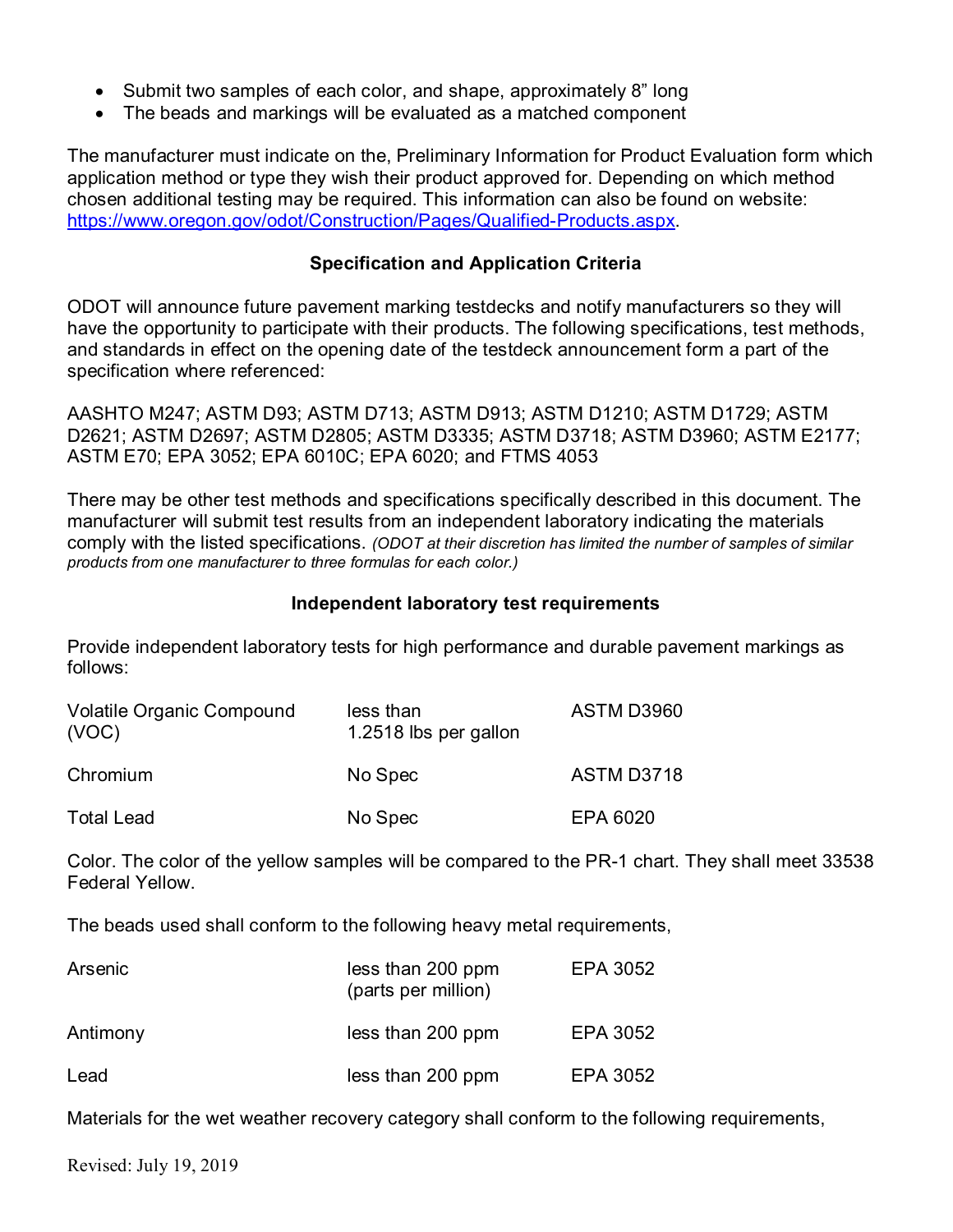| Wet recovery white materials | 350 mcd/m <sup>2</sup> /lx minimum | <b>ASTM E2177</b> |
|------------------------------|------------------------------------|-------------------|
|------------------------------|------------------------------------|-------------------|

Wet recovery yellow materials 250 mcd/m<sup>2</sup>/lx minimum ASTM E2177

The testdeck procedure will be in accordance with ASTM D 713-90, "Standard Practice for Conducting Road Tests on Fluid Traffic Marking Materials", except as modified herein. A panel organized by ODOT will evaluate each formulation for appearance, durability, color, and night visibility performance.

Type and Location of Pavement for Tests - The products will be applied on portland cement concrete and asphaltic cement concrete pavements. *(Location and placement of the testdeck will be regularly scheduled for mid-summers, bi-annually performed on even years. ODOT will provide traffic control during the placement and evaluations of testdecks. ODOT will prepare the pavement prior to material placement so no pavement grinding will be allowed during installation of pavement marking materials. ODOT will provide the materials to act as "control" for the evaluations. The testdeck evaluation team will consist of members from the ODOT Pavement Marking Committee and the Statewide Maintenance and Operations Branch.)*

#### **Application Procedure**

**High Performance Pavement Markings** - The material will be applied transverse to the roadway. Stripes will be 4 inches wide with a wet film thickness as submitted in writing by the manufacturer with the original bid paperwork. Two stripes of each formulation will be applied on bare pavement of both portland cement concrete and asphalt cement concrete. The beads and bead application rate shall be those recommended by the manufacturer. The beads and material will be evaluated as a matched component. Beads shall be placed with an automatic system. The manufacturer in the presence of an ODOT official will determine the actual thickness as placed. ODOT will install a material currently on the QPL to act as "control". Performance of all submitted samples will at a minimum be expected to meet or exceed the performance of the "control". Panels of each formulation will be taken for documentation and for comparison on the appearance and color evaluations unless submitted with the bid documentation. *(Stripe width and thickness, as specified by the manufacturer, shall comply with the tolerances in the current, Oregon Standard Specification for Construction section 00850.46 in effect at the time of the testdeck or the line will be rejected. The manufacturer will have the option to place another stripe to replace the rejected line.)*

**Durable Pavement Markings** - The material will be applied transverse to the roadway. Stripes will be 4 inches wide with a wet film thickness of 120 mils. Two stripes of each formulation will be applied on bare pavement of both portland cement concrete and asphalt cement concrete. Tape and preformed thermoplastic do not need to conform to this thickness requirement and will be the manufactured thickness. The beads and bead application rate shall be those recommended by the manufacturer. The beads and material will be evaluated as a matched component. Beads shall be placed with an automatic system. The standard ODOT thermoplastic currently on the maintenance contract will be placed on the deck and act as "control" for other thermoplastic formulas. ODOT will install other materials currently on the QPL of each different material type to act as "control". Performance of all submitted samples will at a minimum be expected to meet or exceed the performance of the "control" of that material type. Panels of each formulation will be taken for documentation and for comparison on the appearance and color evaluations unless submitted with the bid documentation. *(Stripe width and thickness, shall comply with the tolerances in the current, Oregon Standard Specification for Construction section 00850.46 in effect at the time of the testdeck or the line will be rejected. The manufacturer will have the option to place another stripe to replace the rejected line.)*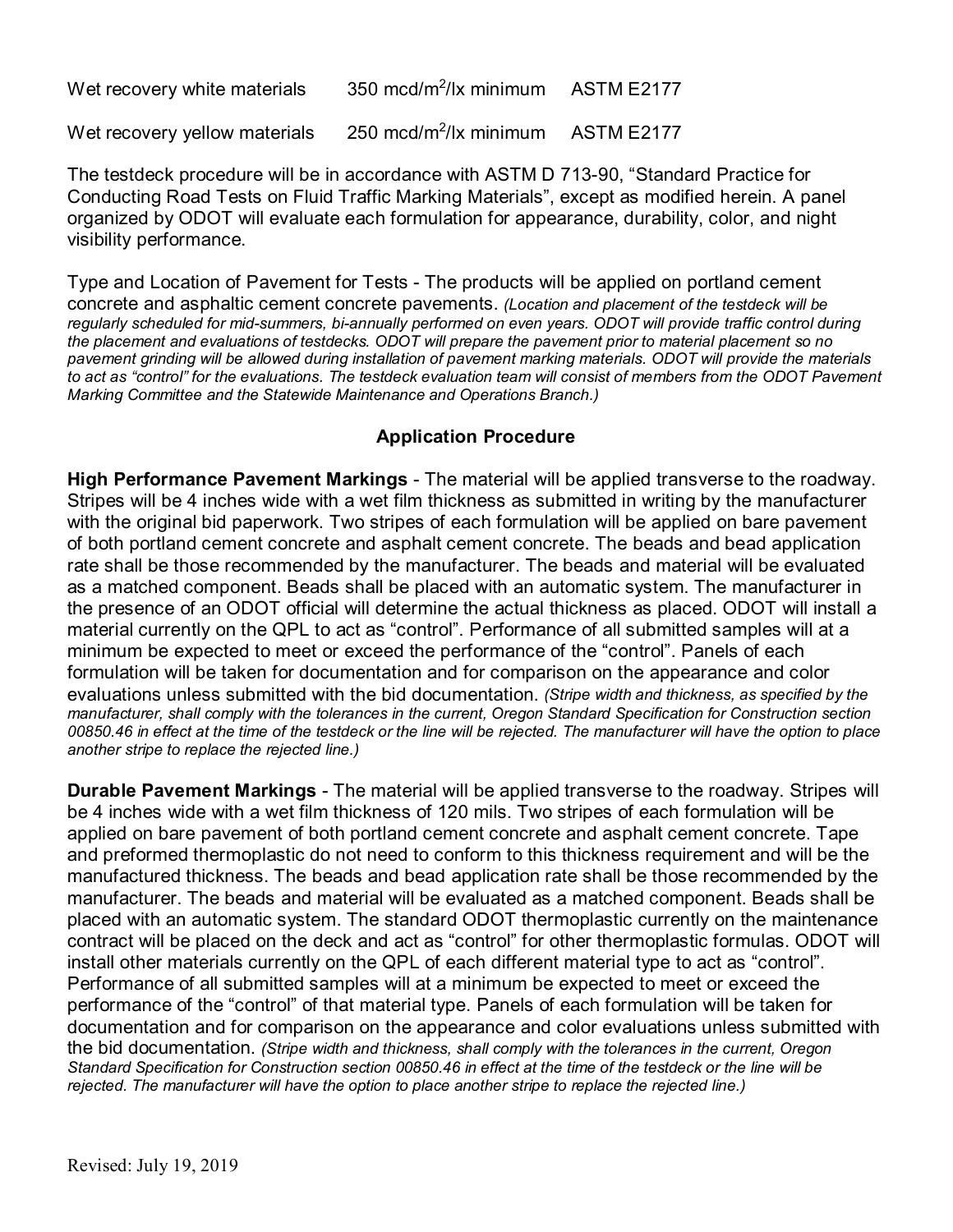Evaluation criteria for pavement marking materials on the testdeck will be as follows. *(Evaluation schedule for high performance and durable pavement markings will be monthly for two years throughout the life of the testdeck or until products fail. If weather does not permit night time readings the dates can be slightly modified. During rainy times the visual evaluations may be done by the evaluation team and the retroreflectivity readings taken as soon as weather permits.)*

Appearance is the complete impression conveyed when the material surface is viewed at a distance of at least 10 feet, before any detailed inspection has been made. It takes into account changes in the color of the surface under consideration, taking into account changes due to yellowing, bleeding, darkening, fading, dirt collection, mold growth, etc. *(ODOT will provide a color sample to be used for comparison.)*

Durability is a measure of the material remaining on the pavement or substrate. The material thickness will be measured in the middle of the wheel track by one member of the evaluation team and witnessed by the other members. Failure is defined as when there is less than 50% of the material left on the pavement or substrate within the evaluation area.

Night visibility will be conducted using a Delta LTL-X hand held retroreflectometer. Five measurements will be taken between the wheel tracks of each line using a template that identifies testing locations. The average of readings from all lines for each product will be used. Failure is defined as when the measurement is less than 100 millicandellas per lux per square meter.

Color will be determined by using the PR-1 Chart, 33538 Federal Yellow. The determination will be made without preliminary washing or other modification of the surface of the test lines.

**High Performance Pavement Markings** - Each stripe will be evaluated for 24 months or until a failure occurs. Any pavement marking sample that fails laboratory testing or fails any of the field tests within the 24 month period may be considered a failure and disqualified from the process. All products that pass the laboratory testing, field tests, and perform at least as well as the control will be approved for placement on the QPL but the manufacturer must have both a white and yellow sample pass the testing for the products to be placed on the QPL.

**Durable Pavement Marking** - Each stripe will be evaluated for 24 months or until a failure occurs. Any pavement marking sample that fails laboratory testing or fails any of the field tests within the 24 month period may be considered a failure and disqualified from the process. All products that pass the laboratory testing, field tests, and perform at least as well as the control will be approved for placement on the QPL but the manufacturer must have both a white and yellow sample pass the testing for the products to be placed on the QPL. The only exception to this is for material to be used for legends because only white products are used so no yellow material is required for the legend categories.

The manufacturer will indicate in their QPL submittal which application method or type they want their product approved for. If the products are approved for placement on the QPL some additional testing may be required. If they chose a profile marking they must verify with additional testing the ability of their product to profile. ODOT will choose a location and arrange with the manufacturer a time to perform this additional testing. *(A status report will be provided to the participants when their products fail the evaluation or annually.)*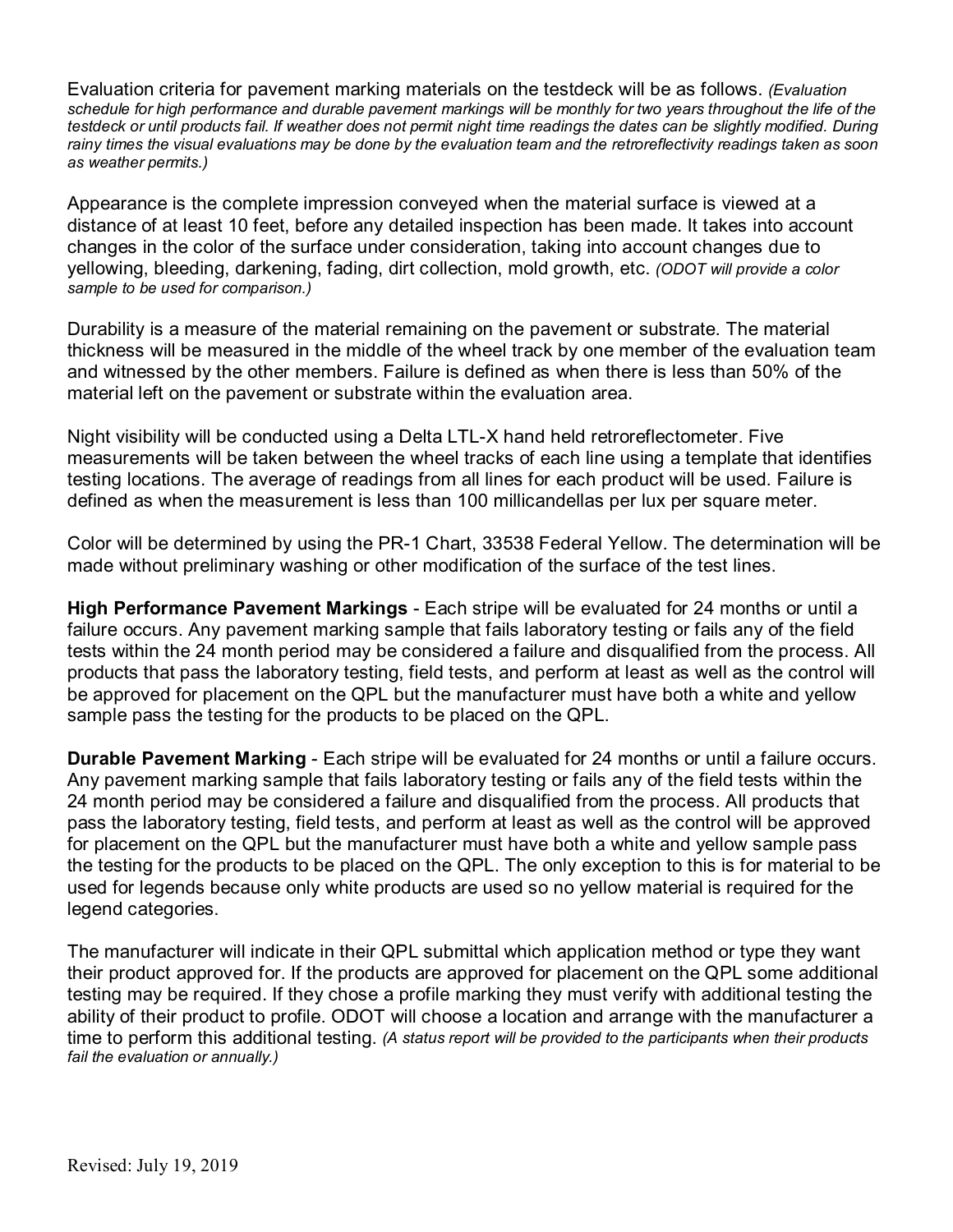## **Conditional Approval**

Conditional approval of products for the QPL may occur for high performance and durable pavement markings. There are three options for gaining conditional approval.

- 1) Pavement marking products that have been evaluated for a minimum of six months on testdecks done in other states to include either state managed or National Transportation Product Evaluation Program (NTPEP) testdecks that resulted in approval by other DOT's. This documentation will be evaluated and if approved by ODOT will be granted conditional approval once the manufacturer provides all the ODOT QPL required paperwork as listed above in, **Process for Inclusion of Products on the Test Deck.** *(The evaluation team will consist of the five Region Pavement Marking Managers and the Statewide Pavement Marking Coordinator (SPMC) who will determine approval based off of value to the Agency and Public.)*
- 2) ODOT may approve a demonstration of pavement marking products if Agency determines a benefit to the State. Manufacturer will submit request to the SPMC using a New Products form included below and all the ODOT QPL required paperwork. This demonstration will be evaluated for a minimum of one year. After acceptable performance of the product conditional approval will be granted. *(The evaluation team will consist of the five Region Pavement Marking Managers and the SPMC. The team will base their decision off of the following: For longline application a minimum of 2000' of all lines will be provided by the manufacturer. The manufacturer will provide all initial testing consistent with the construction requirements for the product category and ODOT may verify these test results. The longline projects will be tested by the laserlux van approximately annually after installation. After the first year the performance levels will be at least 225 mcd for white markings and 200 mcd for yellow markings. For legend materials a minimum of five locations will be selected by ODOT. The materials will be provided by the manufacturer along with all initial testing consistent with the construction requirements for the product category and ODOT may verify the test results. The legend material when tested with a Delta LTL-X will have a minimum of 150 mcd and show little to no wear after a year from installation. Products already listed as qualified on the QPL will use the demonstration option to gain approval for different application method(s) type, or top dressing of beads. Any product(s) for any category that fail the testing will be placed on the ODOT QPL rejected list. ODOT will limit the location and amount of conditional test sites. These options may be eliminated by ODOT if deemed appropriate.)*
- 3) For materials placed on an ODOT testdeck and after at least six months of evaluation where the material performs as well as other materials in the same category ODOT may grant conditional acceptance on the QPL based on needs of the Agency.

Beads used as part of a matched component system with pavement marking materials already listed as qualified on the QPL can expand their usage as follows.

- Beads used as drop on that are approved with a type of pavement marking material can be approved for use with other approved formulas of the same type of material. Both the bead manufacturer and pavement marking material manufacturer must agree and submit in writing to ODOT. This acceptance can be without additional testing.
- Pavement marking material listed as qualified on the QPL will require a successful six month demonstration with previously unapproved beads to have this matched component option added to the QPL.
- If the integral beads are changed in a marking material the new component marking will need to be evaluated on an ODOT testdeck.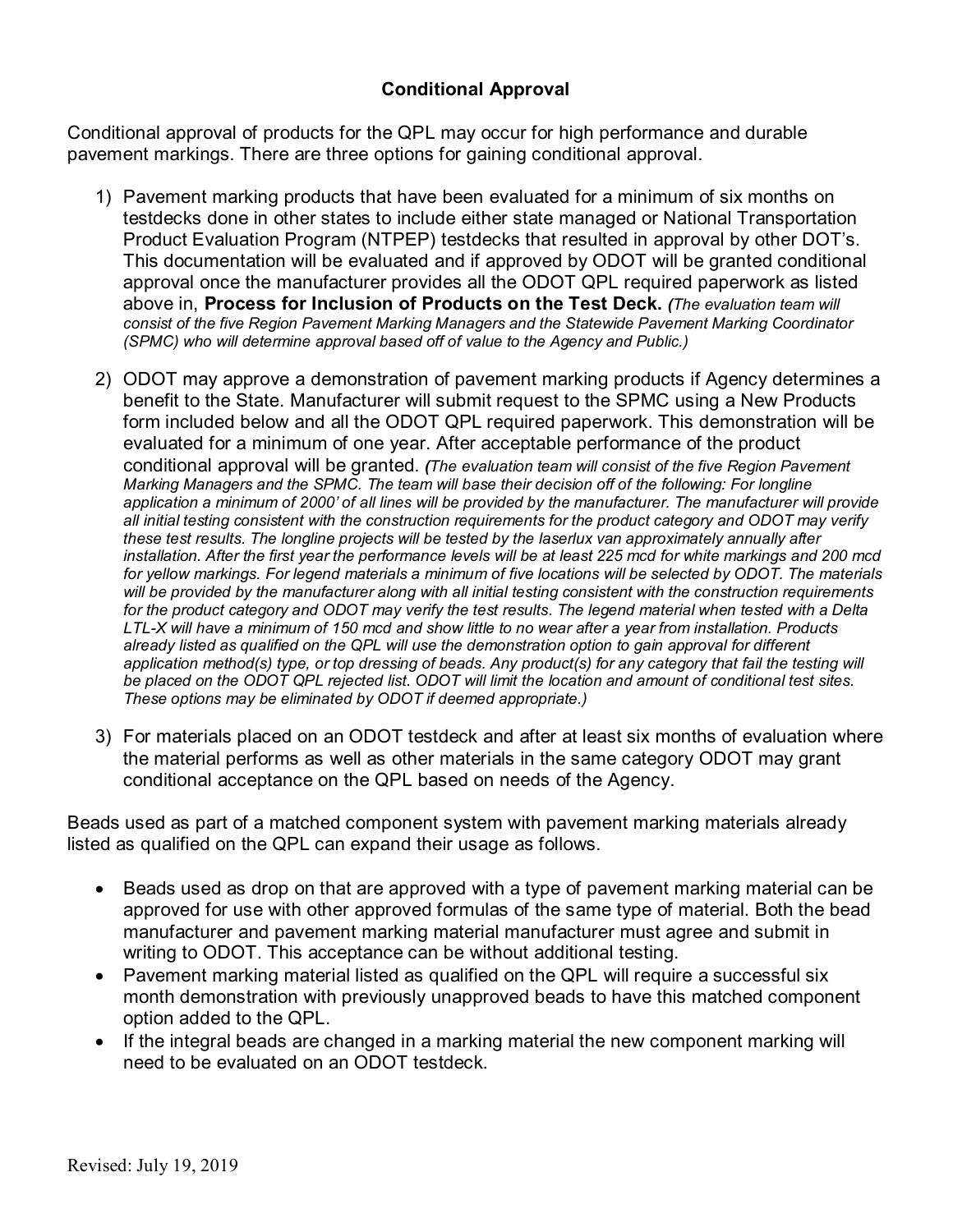## **Usage of Conditionally Approved Products**

Once a pavement marking has been granted conditional approval by one of the above three options the material **may be used on construction projects**. Products that are conditionally qualified on the QPL are only available for contractors to use for the categories and application methods they are approved. To use a conditionally approved product the manufacturer will make a request to the construction Project Manager for the product to be used on a specific construction project. This request will be made a minimum of one week prior to the scheduled application and accepted on a case by case basis in proactive collaboration with the Region Pavement Marking Manager. ODOT will consider many factors to help with this decision. The factors include, but are not limited to, the size of the project, traffic volume, location, type of highway, climatic area, and what type of pavement markings are on the adjacent sections. ODOT will track the usage of conditional products and evaluate the performance of these pavement markings for those projects. These reviews are used as additional information along with the mandatory ODOT testdeck information to make the decision on product acceptance. Products that do not perform acceptably, for the required time, on the testdeck and/or in field applications will be removed from the Conditional List. The list will be reviewed and updated on a yearly basis. The manufacturer will be notified of any changes to a products status by the end of June so they can prepare for the upcoming season.

Conditionally approved pavement marking products must successfully pass the evaluation on an ODOT pavement marking testdeck to become qualified on the QPL. Conditional usage is not required but used along with the mandatory testdeck data to assist with the decision. Products that perform successfully on an ODOT pavement marking testdeck and have successful reviews from conditional projects will be approved for the QPL. Once approved by ODOT and the manufacturer has submitted the QPL documentation the product will have qualified status on the QPL.

## **Approval Process for Waterborne Paint**

The following specifications, test methods, and standards currently in effect form a part of the specification where referenced:

AASHTO M247; ASTM D93; ASTM D713; ASTM D913; ASTM D1210; ASTM D1729; ASTM D2621; ASTM D2697; ASTM D2805; ASTM D3335; ASTM D3718; ASTM D3960; ASTM E70; EPA 3052; EPA 6010C; EPA 6020; and FTMS 4053

There may be other test methods and specifications specifically described in this document. The manufacturer will submit test results from an independent laboratory indicating the materials comply with the listed specifications.

## **Independent laboratory test requirements**

Independent laboratory test requirements for waterborne paint are as follows:

| Viscosity at 25 $\mathrm{^{\circ}C}$           | 100 KU max. | ASTM D562         |
|------------------------------------------------|-------------|-------------------|
| Fineness of Grind, Hegman                      | 3 min.      | <b>ASTM D1210</b> |
| Laboratory dry to no<br>Revised: July 19, 2019 | 10 minutes  | ASTM D711         |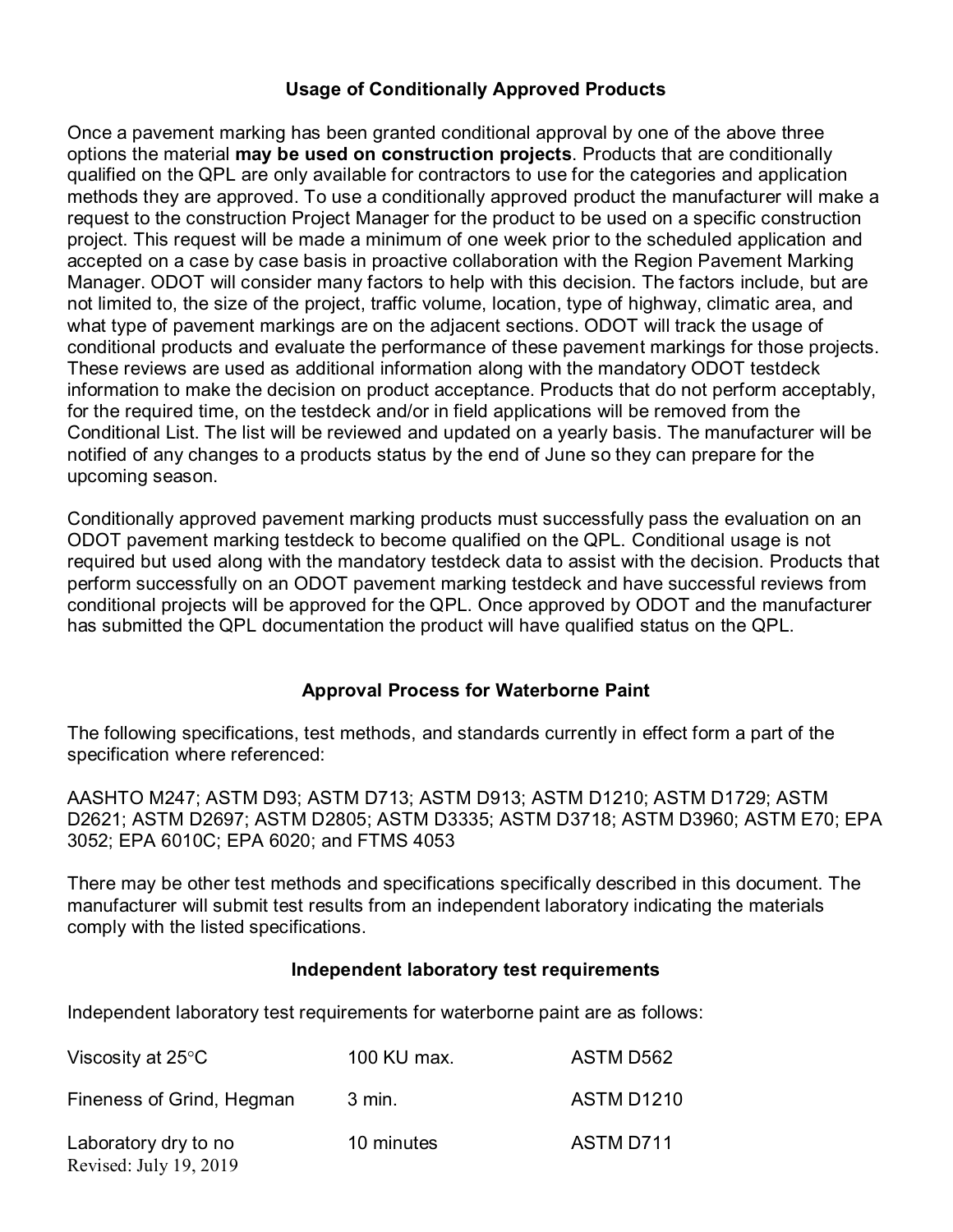| pickup time $@380 \mu m$<br>wet film thickness (no<br>beads) @ 50% humidity | max.                         |                                        |
|-----------------------------------------------------------------------------|------------------------------|----------------------------------------|
| Flash Point, °C min                                                         | 37 min.                      | <b>ASTM D93</b>                        |
| Pigment content, % by weight                                                | 68% max.                     | ASTM D3723                             |
| Non volatile vehicle,<br>% by weight                                        | 36% min.                     | <b>FTMS 4053</b>                       |
| Total solids by volume                                                      | 60% min.                     | ASTM D2697                             |
| <b>Directional Reflectance</b><br>@ 380 µm wet film thickness<br>White      | 88% min.                     | <b>ASTM D2805</b>                      |
| <b>Contrast Ratio</b><br>@ 380 µm wet film thickness<br>White<br>Yellow     | 98% min.<br>96% min.         | <b>ASTM D2805</b><br><b>ASTM D2805</b> |
| <b>Freeze Thaw</b>                                                          | 5 cycles min.                | ASTM D2243                             |
| <b>Volatile Organic Compound</b><br>(VOC)                                   | less than<br>150 g per liter | ASTM D3960                             |
| рH                                                                          | 9.5 min.                     | <b>ASTM E70</b>                        |
| Chromium                                                                    | shall be negative            | <b>ASTM D3718</b>                      |

The binder shall be 100% acrylic when tested in accordance with ASTM D2621.

Color. Paint draw-downs shall be prepared in accordance with ASTM E97. The color of the yellow samples will be compared to the PR-1 chart. They shall meet 33538 Federal Yellow.

Scrub Resistance. The paint shall pass a minimum of 500 cycles when tested in accordance with ASTM D2486.

Static Heat Stability. Put 450 mL of paint in a 473 mL (one pint) lined container, close the container, seal it with tape, and put in an oven maintained at 135°F  $\pm$  1°F for 7 davs. Equilibrate the paint at standard conditions and mix thoroughly with gentle stirring. Examine paint for livering and hard settling and determine viscosity. The paint shall show no increase in viscosity greater than 10 KU over the viscosity at 77°F nor any coagulation, lumps, or coarse particles.

No-Track Time. The paint shall dry to a no-track condition in no more than 90 seconds when applied at 15 mils wet film thickness on dry pavement temperature of 50°F to 100°F and maximum 85% relative humidity, with 5-6 pounds of glass beads per gallon of paint. "No-Track" shall be the time required for the line to withstand the running of a standard automobile over the line at a speed